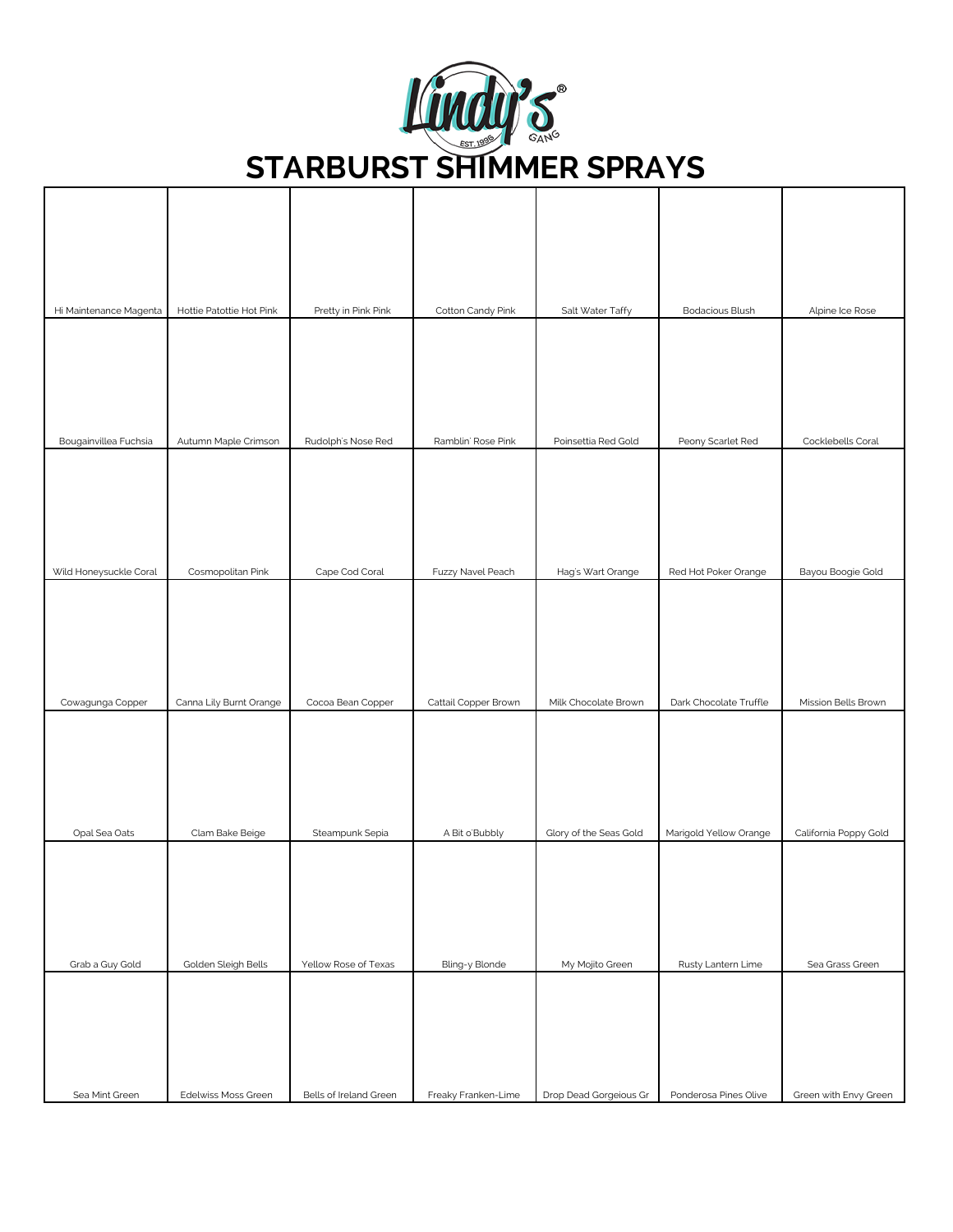| Cathedral Pines Green    | Frosty Forest Green        | Lucky Shamrock Green     | Jack in the Pulpit Teal | Mad Hatter Mint       | Shabby Turbine Teal  | Sassy Sapphire         |
|--------------------------|----------------------------|--------------------------|-------------------------|-----------------------|----------------------|------------------------|
|                          |                            |                          |                         |                       |                      |                        |
| Time Travel Teal         | Tibetan Poppy Teal         | Tainted Love Teal        | Whale Watch Blue        | TiffanyLou Blue       | Blue Hawaiian Blue   | Azure Sea Asters       |
|                          |                            |                          |                         |                       |                      |                        |
| Delphinium Turquoise     | Bachelor Button Blue       | Hydrangea Blue           | Afternoon Delight Denim | French Lilac Violet   | Jazzy Jivin' Purple  | Open Arms Amethyst     |
| Prima Donna Purple       | Tea Pot Purple             | Sweet Violet Purple Teal | Witch's Potion Purple   | Magnolia Magenta Gold | Crème Brulee Cream   | Frozen Jack Frost      |
|                          |                            |                          |                         |                       |                      |                        |
| Gag Me With a Sppon Gray | <b>Black Orchid Silver</b> | Screamin' Banshee Black  | Silent Night Silver     | Midnight Rendezvous   | Frolic in the Forest | <b>Bombshell Black</b> |
|                          |                            |                          |                         |                       |                      |                        |
|                          |                            |                          |                         |                       |                      |                        |
|                          |                            |                          |                         |                       |                      |                        |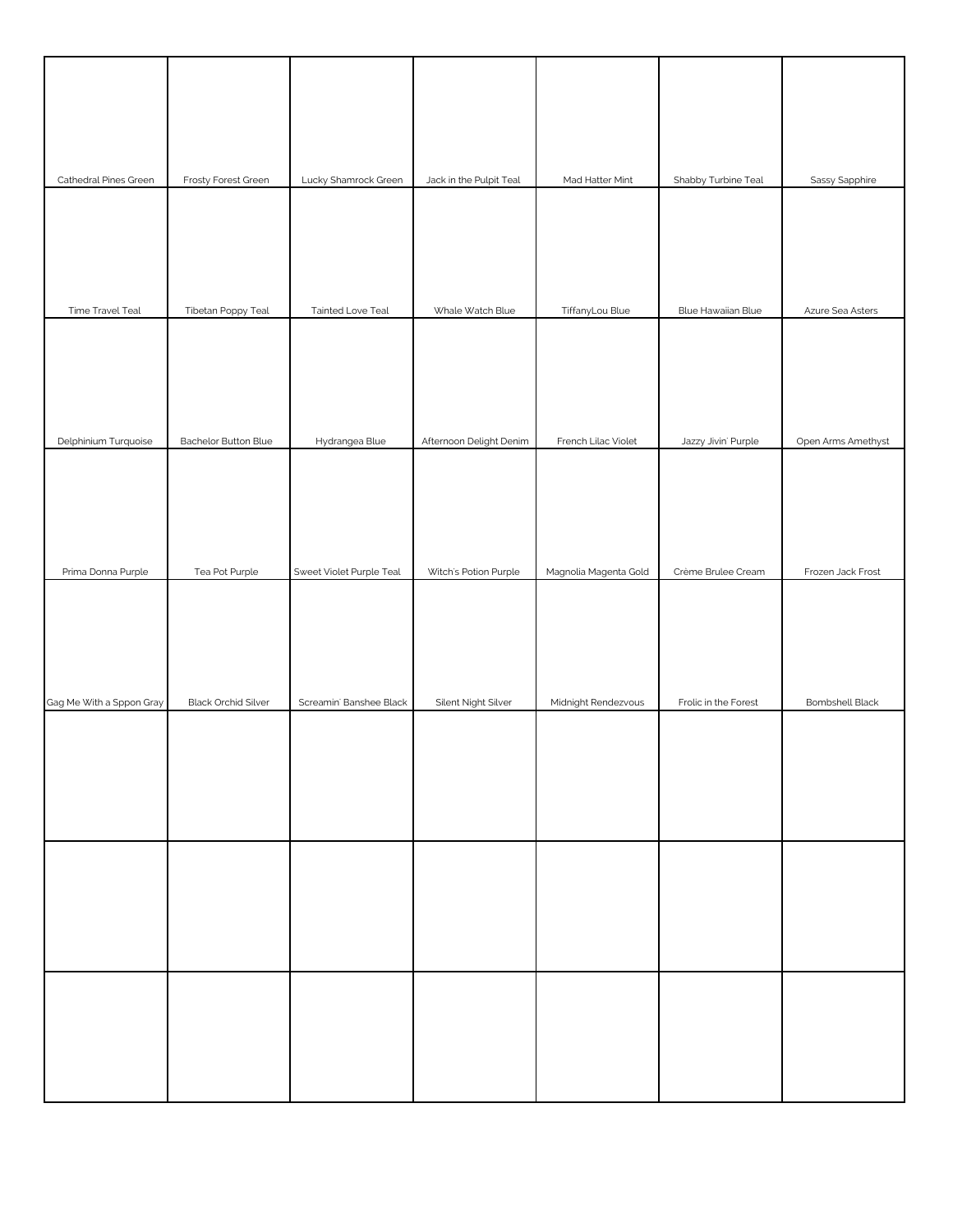

Г

| <b>AUTUMN LEAVES</b>               |                                                |                        |                            |                                           |                     |
|------------------------------------|------------------------------------------------|------------------------|----------------------------|-------------------------------------------|---------------------|
|                                    | RED HOT POKER ORANGE                           | CATTAIL COPPER BROWN   | PONDEROSA PINE OLIVE       | AUTUMN MAPLE CRIMSON                      | TIBETAN POPPY TEAL  |
| <b>DRINK ME SILLY</b>              |                                                |                        |                            |                                           |                     |
|                                    | FUZZY NAVEL PEACH                              | BLUE HAWAIIAN BLUE     | A BIT O'BUBBLY             | MY MOJITO GREEN                           | COSMOPOLITAN PINK   |
| <b>DROP DEAD DIVA</b>              |                                                |                        |                            |                                           |                     |
|                                    | BLING-Y BLONDE                                 | HI MAINTENANCE MAGENTA | DROP DEAD GORGEOUS GREEN   | PRIMA DONNA PURPLE                        | SASSY SAPPHIRE      |
| <b>HAUNTED</b><br><b>HALLOWEEN</b> | SCREAMIN' BANSHEE                              | HAG'S WART ORANGE      | TAINTED LOVE TEAL          | WITCH'S POTION PURPLE FREAKY FRANKEN-LIME |                     |
| <b>INDUSTRIAL CHIC</b>             | RUSTY LANTERN LIME                             | TIME TRAVEL TEAL       | STEEL SHIMMER              | SHABBY TURBINE TEAL                       | STEAMPUNK SEPIA     |
| <b>JINGLE BELLS</b>                | FROLIC IN THE FOREST BLACK FROSTY FOREST GREEN |                        | <b>GOLDEN SLEIGH BELLS</b> | RUDOLPH'S NOSE RED                        | SILENT NIGHT SILVER |
| <b>MERMAID</b><br><b>SEASHELLS</b> | OPAL SEA OATS                                  | AZURE SEA ASTERS       | GLORY OF THE SEA GOLD      | COCKLEBELLS CORAL                         | SEA MINT GREEN      |
| <b>NANTUCKET</b><br><b>PEARLS</b>  | WHALE WATCH BLUE                               | CAPE COD CORAL         | CLAM BAKE BEIGE            | SALT WATER TAFFY                          | SEA GRASS GREEN     |